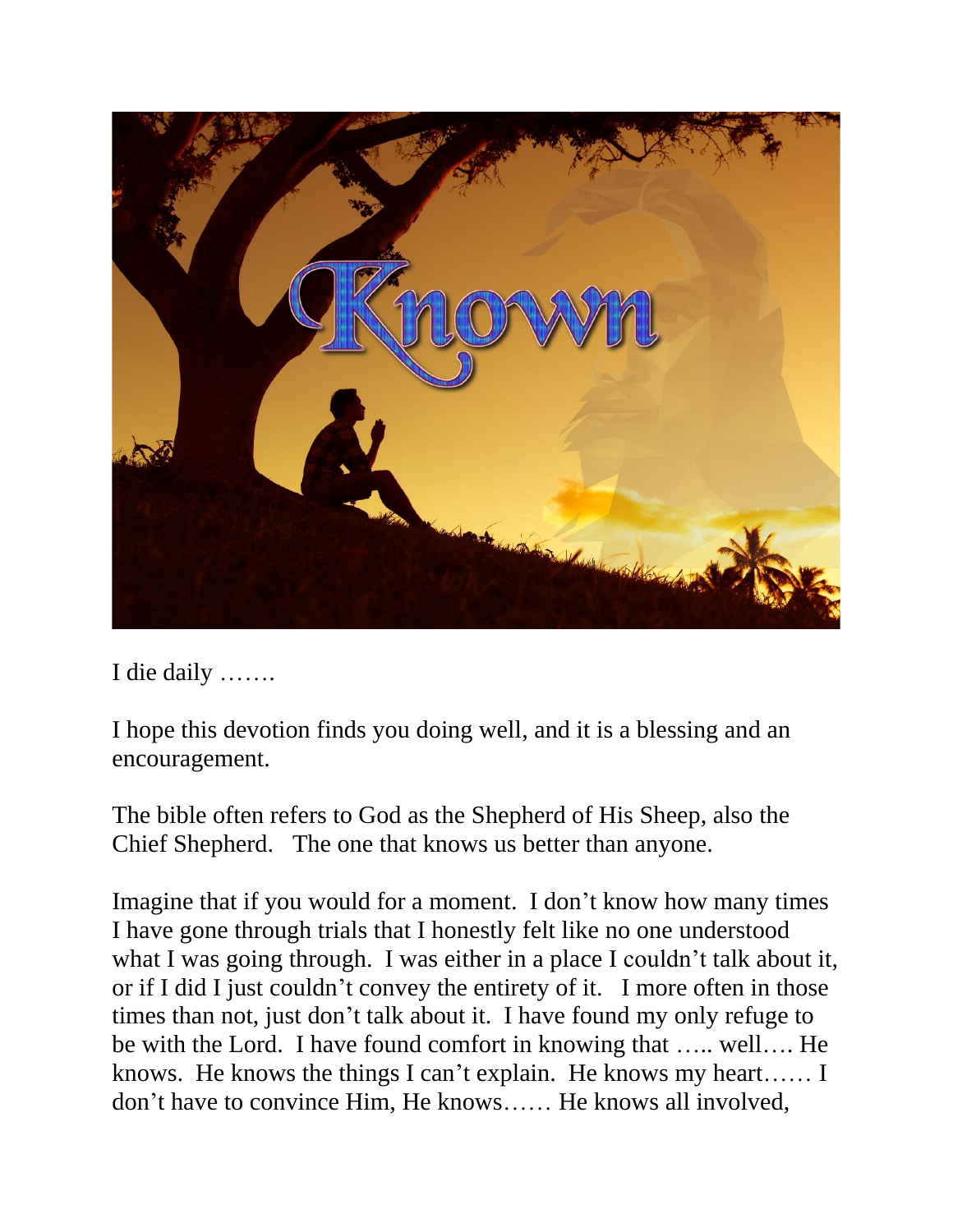every in and out….. and if there is peace to be found in a trial, He is where it's to be found. There is contentment in that, for me that is priceless. His love for me is something that I depend on.

It's funny how before I got saved, I can remember having ideas about God and Him "knowing all about it". Maybe you were the same. It was more on the lines of …. "When I did something wrong" …… "you know Paul, God see's everything …. He knows everything you do". God knowing all about me was more of a fearful thing, than it was a positive one. I am thankful for TRUTH. And I am thankful for a relationship with THE God, that is a revealing one. He knows me …. and makes Himself known to me. He does know my every wrong. But He also provided a way for me to be cleansed and just. He also knows my every need, and even my wants. In my rebellious state, I didn't understand what it was to have a Shepherd. Now… Oh my … I never want to be without Him ever again. Before I ran from Him .... Now .... "He leads me in the paths of righteousness" …. He is the Good Shepherd! ….. "He leads me beside the still waters" …. HE Is the Good Shepherd!......"Even thought I walk through the valley of the shadow of death …… YOU ARE WITH ME!" …. Praise God …. He is the Good Shepherd.

God knowing all about you isn't a negative. It's a blessing and a gift. His concern is commendable. His Love is undeniable and certainly unexplainable. His knowing, His taking interest, His concern….. are just some of the qualities of our God that make worthy of our service. God knows, and He is the one that you can go too no matter what you are dealing with in life. When NO one else knows …. When NO one understands, HE knows ….. and He will be straight with you …. Not just tell you what you want to hear.

I am thankful to be KNOWN of God …. To be LOVED BY HIM ….. and I am thankful that He is my Shepherd.

Do you know Him? Are you allowing Him to lead you?